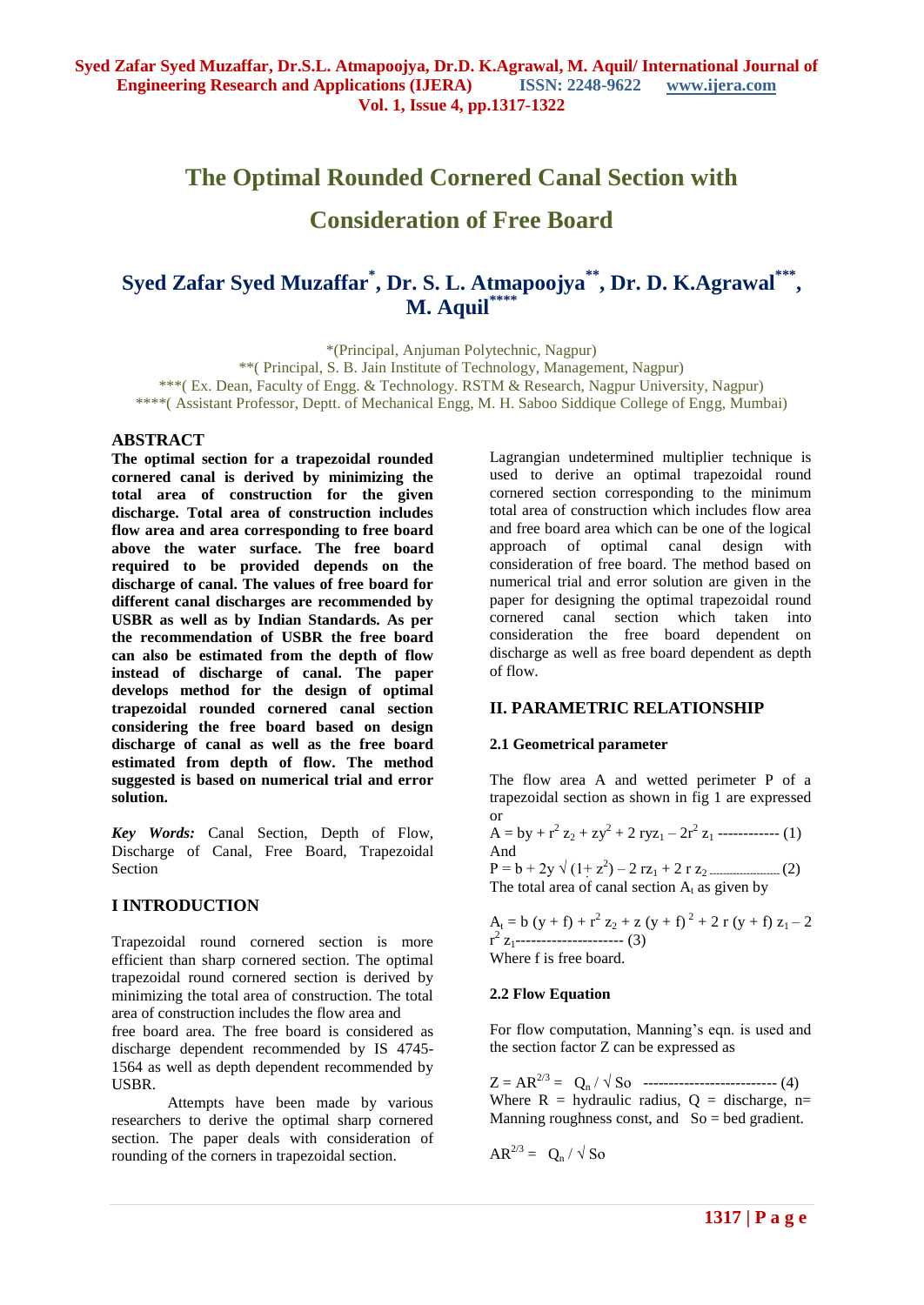A (A/P)<sup>2/3</sup> = Q<sub>n</sub> / 
$$
\sqrt{SO}
$$
  
(A)<sup>5/3</sup> / (P)<sup>2/3</sup> = Q<sub>n</sub> /  $\sqrt{SO}$ 

 $[(by + r<sup>2</sup>z<sub>2</sub> + zy<sup>2</sup> + 2ryz<sub>1</sub> - 2r<sup>2</sup>z<sub>1</sub>)<sup>5/3</sup>] / [(b + 2y \sqrt{(1 +$  $(z^2)$  -2 rz<sub>1</sub> + 2rz<sub>2</sub>)<sup>2/3</sup>] = Q<sub>n</sub> /  $\sqrt{S}$ o

[y  $\frac{10/3}{2}$  (b/y + r<sup>2</sup>/y<sup>2</sup> \* z<sub>2</sub> + z + 2 r/y<sup>\*</sup> z<sub>1</sub> - 2 r<sup>2</sup>/y<sup>2</sup> \*  $\left[\frac{z_1}{5}\right]^{\frac{5}{3}}$  /  $\left[\frac{y^{2/3}}{9}\right]$  (b/y + 2  $\sqrt{(1+z^2)}$  - 2  $\frac{r}{y^*}$   $z_1 + 2 \frac{r}{y^*}$  $(z_2)^{2/3}$ ] =  $Q_n / \sqrt{S_0}$ 

 $y^{8/3} = Q_n [b/y + 2 \sqrt{(1 + z^2)} - 2 r/y z_1 + 2 r/y z_2]$ <br>  $y \sqrt{SO [b/y + r^2/y^2 z_2 + z + 2 r/y z_1 - 2 r^2/y^2 z_1]}$  $]$ <sup>5/3</sup>

Taking power 3/8

 $y = (Q_n)^{3/8}$  [ b/y + 2  $\sqrt{(1+z^2)}$  - 2 r/y z<sub>1</sub> + 2 r/y z<sub>2</sub> ]<br><sup>1/4</sup> /  $(\sqrt{8}0)^{3/8}$  [ b/y + (r/y)<sup>2</sup> z<sub>2</sub> + z + 2 r/y z<sub>1</sub> - 2 r 2 /y2 z<sup>1</sup> ] 5/8 --------------------------------------- (5)

 $y = \Phi x (Q_n / \sqrt{S_0})^{3/8}$  ---------------------------- (6)

Where  $\Phi = f(b / y, z, r/y)$ 

The values of function Ф are calculated for various values of b/y ratio and r/y ratio for the given values of z.  $(z = 1.0, 1.5, 2.0)$ 

#### **III. OPTIMIZATION APPROACH**

The section factor Z is a function of b,  $y \& z \&$  the total area of construction  $A_t$  is a function, of b, y, z and assuming side slopes of the canal is constant and determined from stability consideration of the soil. The free board can be considered as a constant for a given discharge or (discharge dependent free board) as a function of a depth of flow (depth dependent free board). The condition for the optimal cross section of the canal can be obtained by using, Lagrangian undetermined multiplier technique as

 $dZ/db + \lambda dA_t/db = 0$  -------------- (7)

And

 $dZ / db + \lambda dA_t / dy = 0$  --------------- (8)

Eliminating the unknown multiplier  $\lambda$  from eq (7)

& (8) we get  
\ndZ / db \* dA<sub>t</sub> / dy = dZ / dy \* dA<sub>t</sub> / db  
\n(dZ / db) / (dZ / dy) = (dA<sub>t</sub> / db) / (dA<sub>t</sub> / dy)  
\n[d (AR<sup>2/3</sup>)/db] / [d (AR<sup>2/3</sup>)dy] = [dA<sub>t</sub> / db] / [dA<sub>t</sub>  
\ndy]   
\n
$$
...
$$

/

**IV. Design of Canal Section Provided With Discharge Dependent Free Board.**



#### **Figure 1 Trapezoidal Round Cornered Section of Canal with Free Board**

#### **4.1 Condition for Optimal Canal Section**

It is the general practice of providing free board based on the full supply discharge. As discharge remains const in the design free board 'f' is also treated as cost parameter.

As

 $dA / db = y$ 

A = by + 2 ry z<sub>1</sub> + y<sup>2</sup> z – 2 r<sup>2</sup> z<sub>1</sub> + r<sup>2</sup> z<sub>2</sub>  
P = b + 2y 
$$
\sqrt{(1 + z^2)}
$$
 – 2 r z<sub>1</sub> + 2 r z<sub>2</sub>

$$
dP/db = 1
$$
 \n----- (a)

Now considering  $AR^{2/3}$  and differentiating w.r.to b

(d AR<sup>2/3</sup>) /db = A (2/3) R<sup>-1/3</sup>dR /db + R<sup>2/3</sup>.dA / db  
\n
$$
3. R = A / P
$$
\nand  
\ndR / db = [P (dA/ db) - A (dP/db)] / P<sup>2</sup>  
\nfrom (a) and (b)  
\ndR / db = [(b + 2y)(1 + z<sup>2</sup>) - 2 rz<sub>1</sub> + 2 rz<sub>2</sub>) y - (by +  
\n2ryz<sub>1</sub> + y<sup>2</sup>z - 2 r<sup>2</sup> z<sub>1</sub> + r<sup>2</sup> z<sub>2</sub>)] / P<sup>2</sup>  
\nor  
\ndR / db = [by + 2 y<sup>2</sup>/(1 + z<sup>2</sup>) - 2 rz<sub>1y</sub> + 2 ryz<sub>2</sub> - by  
\n- 2ryz<sub>1</sub> - y<sup>2</sup>z + 2 r<sup>2</sup> z<sub>1</sub> - r<sup>2</sup> z<sub>2</sub>]/ P<sup>2</sup>  
\nor,  
\ndR / db = (1/P<sup>2</sup>) \* (2 y<sup>2</sup>√(1 + z<sup>2</sup>) - 4 r yz<sub>1</sub> + 2 ryz<sub>2</sub> -  
\ny<sup>2</sup> z + 2r<sup>2</sup>z<sub>1</sub> - r<sup>2</sup>z<sub>2</sub>)

Multiplying both sides by  $AR^{-1/3}$ 

AR-1/3 ( dR / db) = (AA-1/3) / ( P2 \*P -1/3 )\*(2 y<sup>2</sup> √( 1 + z 2 ) - 4 ryz<sup>1</sup> + 2 ryz<sup>2</sup> - y 2 z + 2 r<sup>2</sup> z<sup>1</sup> - r 2 z2) = [(A2/3) / P (P2/3)] \* (2 y<sup>2</sup> √ (1 + z<sup>2</sup> ) - 4 ryz<sup>1</sup> + 2 ryz<sup>2</sup> - y 2 z + 2 r<sup>2</sup> z<sup>1</sup> – r 2 z2)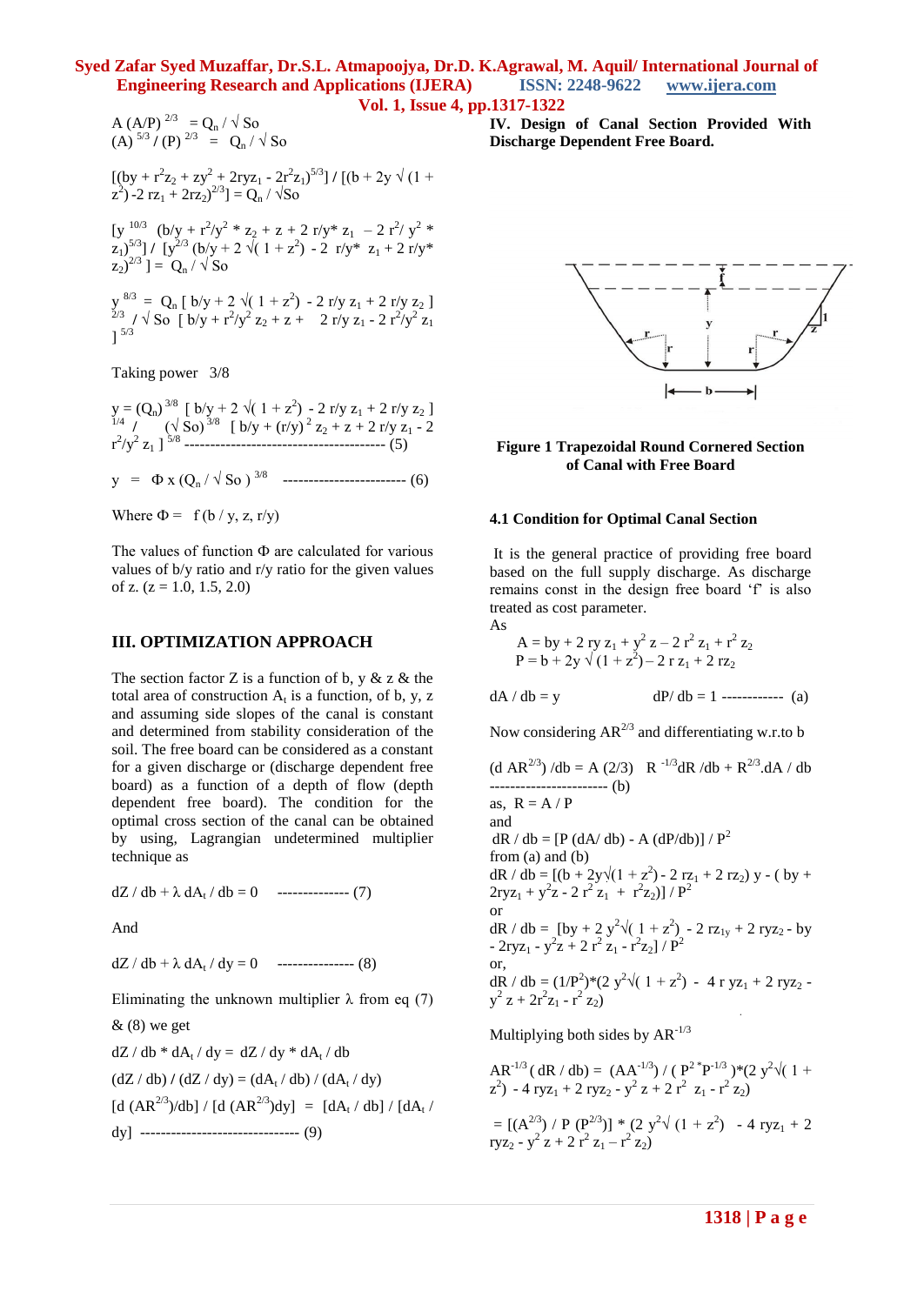$AR^{-1/3}$ <sup>(</sup>dR / db) = [(R<sup>2/3)</sup>/P]\*(2y<sup>2</sup> $\sqrt{(1+z^2)}$  - 4 ryz<sub>1</sub> + 2 ryz<sub>2</sub> -  $y^2z + 2 r^2 z_1 - r^2 z_2$ ) Put in  $(b)$  $dAR^{2/3}$   $'db = [2/3P] * R^{2/3} (2 y^2 \sqrt{(1+z^2)} - 4 ryz_1 +$ 2 ryz<sub>2</sub> -  $y^2z + 2r^2z_1 \cdot r^2z_2 + R^{2/3}y$  $=[R^{2/3}/3P]^*(4y^2\sqrt{(1+z^2)}-8ryz_1+4ryz_2-2y^2z+$  $4r^2z_1 - 2r^2z_2 + 3py$  $= [R^{2/3} / 3P]$  \*  $[4y^2 \sqrt{(1 + z^2)} - 8ryz_1 + 4ryz_2 2y^2z+4r^2z_1-2r^2z_2+3(b+2 y\sqrt{(1+z^2)}-2rz_1+2rz_2)y$ ]  $= [R^{2/3} / 3P]$  \*  $[4y^2 \sqrt{(1 + z^2)} - 8ryz_1 + 4ryz_2 2y^2z+4r^2z_1-2r^2z_2+3by+6y^2 \sqrt{(1+z^2)}-6ryz_1+6ryz_2$  $dAR^{2/3}$   $^\prime$  db =  $[R^{2/3}/3P]^*$   $[3by + 10y^2 \sqrt{(1 + z^2)} - 14]$ ryz<sub>1</sub>+10 ryz<sub>2</sub> - 2y<sup>2</sup>z + 4 r<sup>2</sup>z<sub>1</sub> - 2r<sup>2</sup>z<sub>2</sub>]-----(c) Again,  $A = by + 2 ry z<sub>1</sub> + y<sup>2</sup> z - 2r<sup>2</sup> z<sub>1</sub> + r<sup>2</sup> z<sub>2</sub>$ P=  $b+2y \sqrt{(1+z^2)} - 2rz_1+2rz_2$  $dA / dy = b + 2 r z_1 + 2 y z$  $dP / dy = 2 \sqrt{(1 + z^2)}$  $R = A / P$  $dR / dy = (P.dA/dy - A. dp/dy) / P^2$ dR/ dy =[1/  $P^2$  ]\*[  $b+2y \sqrt{(1+z^2)} -2 rz_1+2 rz_2)$  $(b+2rz_1+2yz) - (by+2ryz_1+y^2z-2r^2z_1+r^2z_2)x^2 \sqrt{(1+2rz_1+y^2z-2r^2z_1+r^2z_2)}$  $\left[ z^2 \right)$ ]  $= [1 / P^2]^{*}[b^2 + 2brz_1 + 2byz + 2by \sqrt{(1 + z^2)} +$  $4xyz_1\sqrt{(1+z^2)}+4y^2z\sqrt{(1+z^2)}-2rbz_1 -4r^2z_1^2 -4$ ryzz<sub>1</sub> + 2 rbz<sub>2</sub> + 4r<sup>2</sup>z<sub>1</sub>z<sub>2</sub> + 4 ryzz<sub>2</sub> - 2by  $\sqrt{(1 + z^2)}$  - 4 ryz<sub>1</sub> $\sqrt{(1+z^2)}$  - 2  $y^2z \sqrt{(1+z^2)}$  +  $4r^2z_1\sqrt{(1+z^2)}$  - 2  $r^2z_2 \sqrt{1+z^2}]$  $dR/dy = [1/P<sup>2</sup>] * [b<sup>2</sup>+2byz +2y<sup>2</sup>z \sqrt{(1+z<sup>2</sup>)-4r<sup>2</sup>z<sub>1</sub>}]$  $-4$  ryz<sub>1</sub>z + 2 rbz<sub>2</sub> + 4 r<sup>2</sup> z<sub>1</sub>z<sub>2</sub> + 4 ryzz<sub>2</sub> + 4 r<sup>2</sup> z<sub>1</sub>  $\sqrt{(1)}$  $+ z^2$ ) - 2 r<sup>2</sup> z<sub>2</sub>  $\sqrt{(1+z^2)}$ ]

Multiplying both sides by  $AR^{-1/3}$ 

AR<sup>-1/3</sup> dR / dy =  $(AA^{-1/3} / P^{-1/3})$  \* 1 /  $P^2$  [b<sup>2</sup>+2byz +2y<sup>2</sup>z  $\sqrt{(1+z^2)} - 4r^2z_1^2 - 4ryz_1z + 2rbz_2 + 4r^2z_1z_2$ +  $4\text{ryzz}_2 + 4\text{r}^2\text{z}_1 \sqrt{(1 + z^2)} - 2\text{r}^2\text{z}_2 \sqrt{(1 + z^2)}$ 

AR<sup>-1/3</sup> dR / dy =  $(A^{2/3} / P^{2/3})$  \* 1 / P  $[b^2+2byz$ +2y<sup>2</sup>z  $\sqrt{(1+z^2)}$ - 4r<sup>2</sup>z<sub>1</sub><sup>2</sup> - 4 ryz<sub>1</sub>z +2rbz<sub>2</sub> + 4r<sup>2</sup>z<sub>1</sub>z<sub>2</sub> +  $4\text{ryzz}_2 + 4\text{r}^2\text{z}_1 \sqrt{(1 + z^2)} - 2\text{r}^2\text{z}_2 \sqrt{(1 + z^2)}$ 

 $= [\mathbf{R}^{2/3} / \mathbf{P}]^* [\mathbf{b}^2 + 2\mathbf{b} \mathbf{y} \mathbf{z} + 2\mathbf{y}^2 \mathbf{z} \sqrt{(1 + z^2)} - 4\mathbf{r}^2 \mathbf{z}_1^2 - 4$ ryz<sub>1</sub>z + 2 rbz<sub>2</sub> + 4 r<sup>2</sup> z<sub>1</sub>z<sub>2</sub> + 4 ryzz<sub>2</sub><sup>+</sup> 4 r<sup>2</sup> z<sub>1</sub>  $\sqrt{(1 +$  $(z^2) - 2 r^2 z_2 \sqrt{(1 + z^2)}$ 

as,  $z_1 = \sqrt{(1+z^2)} - z$ hence  $\sqrt{(1+z^2)} = z_1 + z$   $= [\mathbf{R}^{2/3} / \mathbf{P}]^* [\mathbf{b} 2 + 2 \mathbf{b} yz + 2y^2z \sqrt{(1 + z^2)} - 4r^2z_1^2 - 4$  $\text{ryz}_1\text{z} + 2 \text{rbz}_2 + 4 \text{r}^2 \text{z}_1\text{z}_2 + 4 \text{ryzz}_2 + 4 \text{r}^2 \text{z}_1 (\text{z}_1 + \text{z})$  $2 r<sup>2</sup> z<sub>2</sub> (z1 + z)]$ 

AR<sup>-1/3</sup> dR / dy = [R<sup>2/3</sup> / P]\* [b<sup>2</sup>+2byz +2y<sup>2</sup>z  $\sqrt{(1)}$ +  $z^2$ ) - 4r<sup>2</sup>z<sub>1</sub><sup>2</sup>- 4 ryz<sub>1</sub>z +2rbz<sub>2</sub> + 4r<sup>2</sup>z<sub>1</sub>z<sub>2</sub> + 4ryzz<sub>2</sub> +  $4r^2z_1^2 + 4r^2zz_1 - 2r^2z_1z_2 - 2r^2zz_2$ ]

AR<sup>-1/3</sup> dR / dy =  $[R^{2/3} / P]^*[b2+2byz +2y^2z \sqrt{(1 +$  $z^2$ ) - 4ryzz<sub>1</sub> + 4 r<sup>2</sup>zz<sub>1</sub> + 2rbz<sub>2</sub> + 2 r<sup>2</sup>z<sub>1</sub>z<sub>2</sub><sup>+</sup> 4ryzz<sub>2</sub> - 2 r<sup>2</sup>  $z_2$ ]  $dAR^{2/3}$  /  $dy = A 2/3 * R^{-1/3} dR / dy + R^{2/3} dA / dy$  $dAR^{2/3}$  /  $dy = [ 2R^{2/3} / 3P] [b^2 + 2byz + 2y^2z \sqrt{(1 + z^2)}]$ -  $4rzz_1y + 4 r^2zz_1 + 2 rbz_2 + 2r^2z_1z_2 + 4 ryzz_2$  $2r^2zz_2$  ] +  $R^{2/3}$  ( b + 2 rz<sub>1</sub> + 2yz)

 $=[R^{2/3}/3P]^*$  [2b<sup>2</sup>+4byz +4y<sup>2</sup>z  $\sqrt{(1+z^2)}$  - 8rzz<sub>1</sub>y + 8  $r^2$  zz<sub>1</sub> + 4 rbz<sub>2</sub> + 4 r<sup>2</sup> z<sub>1</sub>z<sub>2</sub> + 8 ryzz<sub>2</sub> - 4 r<sup>2</sup> zz<sub>2</sub> + 3P (b  $+ 2 rz<sub>1</sub> + 2yz)$ 

 $=[R^{2/3} / 3P]^* [2b^2 + 4byz + 4y^2z \sqrt{(1 + z^2)} - 8rzz_1y +$  $8r^2zz_1 + 4rbz_2 + 4r^2z_1z_2 + 8ryz z_2 - 4r^2zz_2 + 3(b +$  $2y \sqrt{(1+z^2)} - 2rz_1 + 2rz_2)$  ( $b + 2rz_1 + 2yz$ )]

 $=$   $[R^{2/3}/3P]^*$  $[2b^2+4byz+4y^2z \sqrt{(1+z^2)}-8rzz_1y+$  $8r^2zz_1 + 4rbz_2 + 4r^2z_1z_2 + 8ryzz_2 - 4r^2zz_2 + 3b^2$ + 6 brz<sub>1</sub> + 6 byz + 6 by  $\sqrt{(1+z^2)} + 12$  ryz<sub>1</sub> $\sqrt{(1+z^2)}$  $(z^2)$  + 12  $y^2$  z  $\sqrt{(1+z^2)}$  - 6 brz<sub>1</sub> - 12 r<sup>2</sup> z<sub>1</sub><sup>2</sup> - 12ryz z<sub>1</sub> + 6 brz<sub>2</sub> + 12 r<sup>2</sup> z<sub>1</sub> z<sub>2</sub> + 12ry z z<sub>2</sub> ]

 $dAR^{2/3}$  /  $dy = [R^{2/3}$  / 3P]\*[5b<sup>2</sup>+10byz +16y<sup>2</sup>z  $\sqrt{(1)}$ +  $z^2$ ) - 20ryz  $z_1$  +  $8r^2zz_1$  + 10 rbz<sub>2</sub> + 20r<sup>2</sup>z<sub>1</sub>z<sub>2</sub> + 20 r yz z<sub>2</sub> - 4r<sup>2</sup> z z<sub>2</sub> + 6by √( 1 + z<sup>2</sup>) + 12ry z<sub>1</sub> √( 1 + z<sup>2</sup>) -12 r<sup>2</sup> z1 <sup>2</sup>] --------------------------------------(d) From  $(c)$  &  $(d)$ 

 $\left[ dAR^{2/3} / db \right] / \left[ dAR^{2/3} / dy \right] = \left[ 3by + 10y^2 \sqrt{(1 +$  $(z^2)$  - 14 ry  $z_1$  + 10 ryz<sub>2</sub> - 2y<sup>2</sup> z + 4 r<sup>2</sup> z<sub>1</sub> - 2 r<sup>2</sup> z<sub>2</sub> ] / [  $5 b<sup>2</sup> + 10$ byz + 16 y<sup>2</sup> z  $\sqrt{(1 + z<sup>2</sup>) - 20}$  ryzz<sub>1</sub> + 8 r<sup>2</sup>  $zz_1 + 10$ rb $z_2 + 20r^2z_1z_2 + 20$  ryzz<sub>2</sub> – 4 r<sup>2</sup>z z<sub>2</sub>+  $\sqrt{(1 +$  $(z^2)$  ( 6by + 12 ryz<sub>1</sub>) - 12 r<sup>2</sup> z<sub>1</sub><sup>2</sup> ]--------------------(10)

Now considering total area of construction At, At = b ( y + f ) +  $r^2 z_2 + z$  ( y + f )<sup>2</sup> + 2 r ( y + f )  $z_1$  $-2 r^2 z_1$  $dA_t / db = v + f$  $dA_t/dy = b + 2z(y+f) + 2rz_1$  $[dA_t / db] / [dA_t / dy] = [y + f] / [b + 2 z (y + f)]$  $+ 2 r z_1$  $[dA_t / db] / [dA_t / dy] = [1 + f/y] / [b/y + 2 z (1$ +  $f/y$  ) + 2  $r/y z_1$ ]  $[dA_t / db] / [dA_t / dy] = [1 + m] / [b / y + 2 z (1$ + m ) + 2 r/y z1] -------------------------------- (11) Equating above expressions (11) and (10) and rearranging, we will get

 $(2 + 5 \text{ m}) (b/y)^2 + [ 6 \text{ z} - 4 \sqrt{(1 + z^2)} + 8 \text{ r/y z}_1 - 4$  $r^2/y^2 z_1 + 2 r^2/y^2 z_2 + (4z + 6\sqrt{(1 + z^2)} + 10 r/y z_2)$ m ] b/y + [-4z  $\sqrt{(1+z^2) + 4z^2 + 8}$  r/y z z<sub>1</sub> + 20  $r^2/y^2 z_1 z_2 + 12 r/y z_1 \sqrt{(1 + z^2)} - 12 r^2/y^2 z_1^2$  | (1 +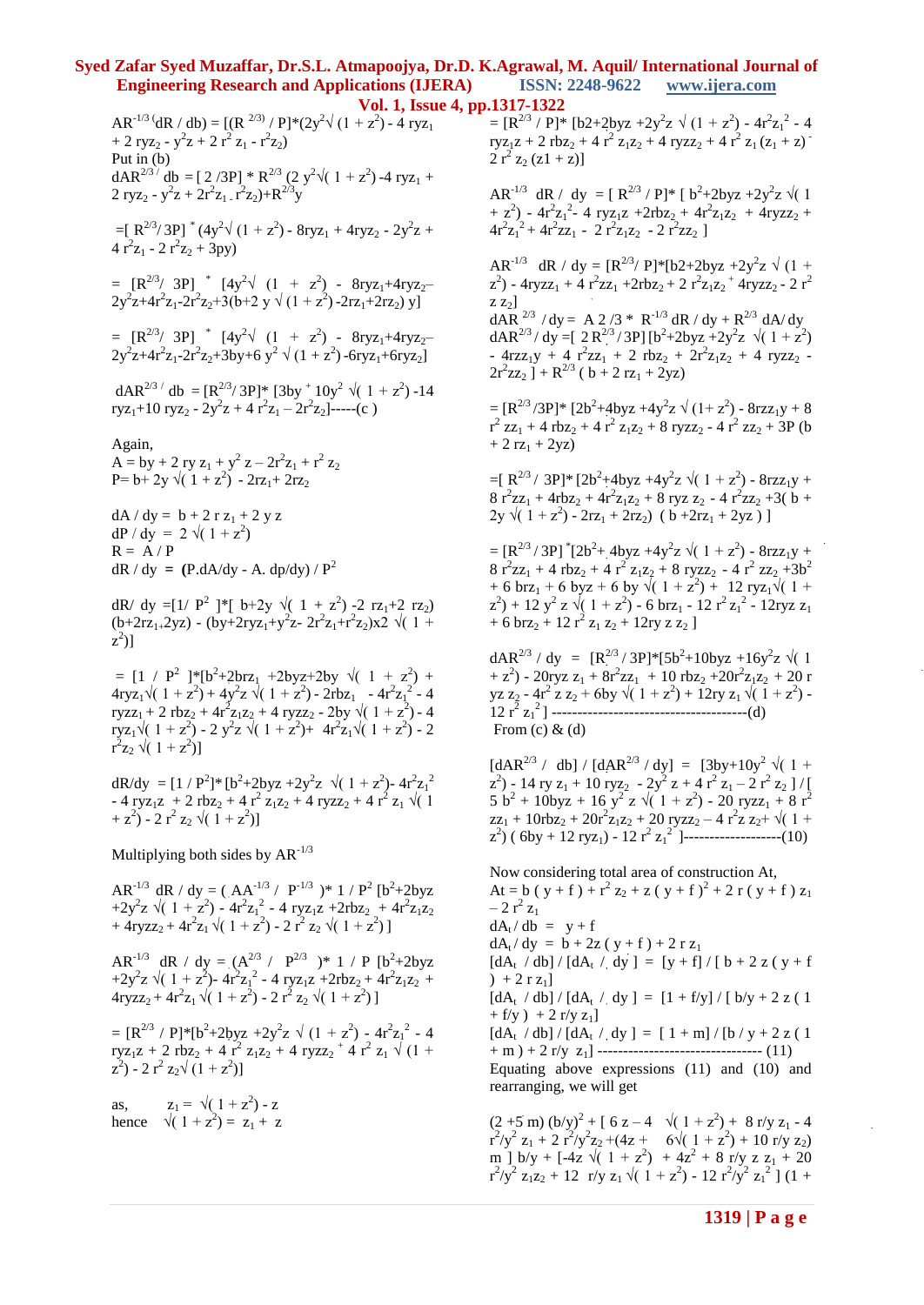m) - 2 r/y z<sub>1</sub> [10  $\sqrt{(1+z^2)}$  - 14 r/y z<sub>1</sub> + 10 r/y z<sub>2</sub> - 2  $z + 4 r^2/y^2 z_1 - 2 r^2/y^2 z_2 = 0$ or,  $K_1$  ( b/y )<sup>2</sup> +  $K_2$  b/y - { [ 4z  $\sqrt{(1+z^2)}$  - 4  $z^2$  - 8 r/y z z<sub>1</sub> - 20 r<sup>2</sup>/y<sup>2</sup> z<sub>1</sub> z<sub>2</sub> - 12 r/y z<sub>1</sub>  $\sqrt{(1+z^2) + 12 r^2/y^2}$  $z_1^2$  | x (1+m) + 2[ 10  $\sqrt{(1+z^2)}$  - 14 r/y  $z_1$  + 10 r/y  $z_2 - 2 z + 4 r^2/y^2 z_1 - 2 r^2/y^2 z_2$  ] r/y  $z_1$  } = 0

 $K_1$  ( b/y)<sup>2</sup> +  $K_2$  b/y –  $K_3$  = 0

This is quadratic equ in terms of b/y. The value of b/y is given by

 $b/y = [-K_2 + \sqrt{(K_2^2 + 4 K_1 K_3)}]/2 K_1$  ------- (13) Where  $K_1 = 2 + 5$  m

 $K_2 = 6$  z – 4 $\sqrt{(1 + z^2)} + 8$  r/y z<sub>1</sub> – 4 r<sup>2</sup>/y<sup>2</sup> z<sub>1</sub> + 2  $r^2/y^2 z_2 + (4z + 6 \sqrt{(1 + z^2)} + 10 \, r/y z_2)$  m  $K_3 = [4z \sqrt{(1 + z^2)} - 4z^2 - 8 \text{ r/y z z}_1 - 20 \text{ r}^2/y^2 z_1 z_2 -$ 12 r/y z<sub>1</sub>√( 1 + z<sup>2</sup>) +12 r<sup>2</sup>/y<sup>2</sup> z<sub>1</sub><sup>2</sup>] (1+m) +2 r/y z<sub>1</sub>[  $10\sqrt{(1+z^2)}$ - 14 r/y z<sub>1</sub> +10 r/y z<sub>2</sub> -2 z + 4 r<sup>2</sup>/y<sup>2</sup> z<sub>1</sub> -2 r 2 /y<sup>2</sup> z2] -------------------------------------------- (14)

Equation (13) and (14) will be used to get the canal section corresponding to the minimum area of construction.

If free board is not considered i.e.  $f = 0 \& m = 0$ value of factor

 $K_1 K_2 \& K_3$  in equ (14) will be  $K_1 = 2.0$  $K_2 = 6$  z – 4  $\sqrt{(1 + z^2) + 8}$  r/y z<sub>1</sub> – 4 r<sup>2</sup>/y<sup>2</sup> z<sub>1</sub> + 2  $r^2/y^2$  z<sub>2</sub>  $K_3 = [4 z \sqrt{(1+z^2)} - 4z^2 - 8 r/y zz_1 - 20 r^2/y^2 z_1 z_2 -$ 12 r/y z<sub>1</sub>  $\sqrt{(1 + z^2) + 12 r^2/y^2 z_1^2}$  + 2 r/y z<sub>1</sub> [ 10  $\sqrt{(}$  $1 + z^2$ ) - 14 r/y z<sub>1</sub> + 10 r/y z<sub>2</sub> - 2 z + 4 r<sup>2</sup>/y<sup>2</sup> z<sub>1</sub> - 2 r 2 /y<sup>2</sup> z2 ] ---------------------------------------------(15)

By using equation (13) and (15) the optimal trapezoidal round cornered section can be obtained without considering free board.

#### **4.2 Method Based on Trial and Error**

Equ  $(5)$  &  $(13)$  are used to design the optimal section of a canal. The procedure is iterative in nature. Following steps are adopted to get sol.

1. Assume a trial value of b/y ratio.

2. Calculate value of depth of flow of from equ (5) 3. Compute values of func K1 K2 & K3 by using equ. (14) for given value of z for calculated value of  $m = f / y$  and r/y.

4. Calculate value of b/y ratio from equ (13)

5. Compare the calculated value of b/y with assumed value of b/y if they are same the solution is correct. If not, change the value of b/y and repeat steps (i) to IV till the assumed and calculated values of b/y are equal.

6. The section is designed for the corresponding value of b/y ratio from equation (5).

# **V. Design of Canal Sections Provided With Depth Dependent Free Board**

#### **5.1 Condition for Optimal Canal Section**

Some times free board f is provided according to the depth of flow and it is generally expressed as  $F = k \sqrt{y}$ 

Where K is const and its value varies bet 0.67 to 0.87 depending on discharge.

Equ (3) can be modified as

 $A_t = b (y + k \sqrt{y}) + r^2 z_2 + z (y + k \sqrt{y})^2 + 2r (y$ +k √ y ) z<sup>1</sup> - 2 r<sup>2</sup> z<sup>1</sup> ---------------------------(16)  $d At / db = y + k \sqrt{y}$ 

d At / dy =  $b(1 + k/2\sqrt{y}) + 0 + 2z(y + k\sqrt{y}) (1 + k/2)$  $2\sqrt{y} + 2r(1 + k/2\sqrt{y})z_1$ 

 $= b (1 + k/2\sqrt{y}) + 2zy + (1 + k/2\sqrt{y} + k/\sqrt{y} + k^2)$  $(2y) + 2r(1 + k/2\sqrt{y})z_1$ 

d At / dy = b (  $1 + k/2\sqrt{y}$  ) + 2 zy (  $1 + k^2/2y + 3$  $k/2\sqrt{v}$  + 2 r ( 1 + k/ 2 $\sqrt{v}$  )z<sub>1</sub>

[d At /db] / [d A<sub>t</sub>/dy ] = [y + k/ $\sqrt{y}$ ] / [b ( 1 + k/ 2 $\sqrt{y}$ ] y) + 2 z y (  $1 + k^2/2y + 3k/2\sqrt{y}$  ) + 2 r( $1 + k/2\sqrt{y}$  $y$ )  $z_1$ ] [d At /db] / [d A<sub>t</sub>/dy ] = [1+k/ $\sqrt{y}$ ] / [b/y (1 + k /  $2\sqrt{y}$  + 2 z ( 1 + k<sup>2</sup>/2y + 3 k/ 2 $\sqrt{y}$ ) + 2 r/y ( 1 + k/  $2\sqrt{y}$  )  $z_1$ ]

[d At /db] / [d A<sub>t</sub>/dy ] = [ 1 + m<sub>1</sub> ] / [ b/y ( 1 +  $m_1$  / 2) + 2 z ( 1 +  $m_1^2$  / 2 + 3  $m_1$  /2) + 2 r/y ( 1 + m<sup>1</sup> /2) z1 ] --------------------------------------- (17) Where  $m_1 = k/\sqrt{y}$  --------------------- (18) equating equ (10)  $&$  (17) we get

 $[1 + m_1] / [b/y (1 + m_1/2) + 2 z (1 + m_1^2/2 + 3)$  $m_1$  /2) + 2 r/y (1 +  $m_1$  /2) z<sub>1</sub>]

 $=$  [ 3 b/y + 10  $\sqrt{(1+z^2)}$  - 14 r/y z<sub>1</sub> + 10 r/y z<sub>2</sub> - 2z  $+ 4 r<sup>2</sup> z<sub>1</sub> - 2 r<sup>2</sup> z<sub>2</sub>$ ] / [5 (b/y)<sup>2</sup> + 10 b/y z + 16 z  $\sqrt{(1 +$  $(z^2)$  - 20 r/y z  $z_1 + 8 r^2/y^2$  zz<sub>1</sub> +10 r/y b/y  $z_2 + 20$  $r^2/y^2$  z<sub>1</sub> z<sub>2</sub> + 20 r/y z z<sub>2</sub> - 4  $r^2/y^2$  z z<sub>2</sub> + 6 b/y  $\sqrt{(1 +$  $(z^2)$  + 12 r/y  $z_1 \sqrt{(1+z^2)}$  - 12 r<sup>2</sup>  $z_1^2$ or

 $(1+m_1)$  [ 5(b/y)<sup>2</sup> + 10 b/y z + 16 z  $\sqrt{(1+z^2)}$  - 20 r/y z z<sub>1</sub> + 8 r<sup>2</sup>/y<sup>2</sup> z z<sub>1</sub> + 10 r/y b/y z<sub>2</sub> + 20 r<sup>2</sup>/y<sup>2</sup> z<sub>1</sub> z<sub>2</sub> + 20 r/y z z<sub>2</sub> - 4 r<sup>2</sup>/y<sup>2</sup> z z<sub>2</sub> + 6 b/y  $\sqrt{(1 + z^2) + 12}$  r/y  $z_1\sqrt{(1+z^2)} - 12 r^2 z_1^2$ ]

 $=$  [ 3 b/y + 10  $\sqrt{(1+z^2)}$  - 14 r/y z<sub>1</sub> + 10 r/y z<sub>2</sub> - 2z + 4 r<sup>2</sup> /y<sup>2</sup>z<sub>1</sub> -2 r<sup>2/</sup>y<sup>2</sup> z<sub>2</sub> ]x [b/y (1+m<sub>1</sub> /2) + 2 z (1+  $m_1^2/2 + 3 m_1/2 + 2 r/y (1 + m_1/2) z_1$ By rearranging and solving the above expressions

 $K_1$  ( b/y )<sup>2</sup> + [ 6 z - 4  $\sqrt{(1+z^2)}$  - 8 r/y z<sub>1</sub> 4 r<sup>2</sup>/y<sup>2</sup> z<sub>1</sub>  $+ 2 r<sup>2</sup>/y<sup>2</sup> z<sub>2</sub> + (2 z + \sqrt{(1 + z<sup>2</sup>)} + 5 r/y z<sub>2</sub> + 4 r/y z<sub>1</sub> 2 r^2/y^2 z_1 + r^2/y^2 z_2 - 3 z m_1) m_1$  ] b/y - K<sub>3</sub> = 0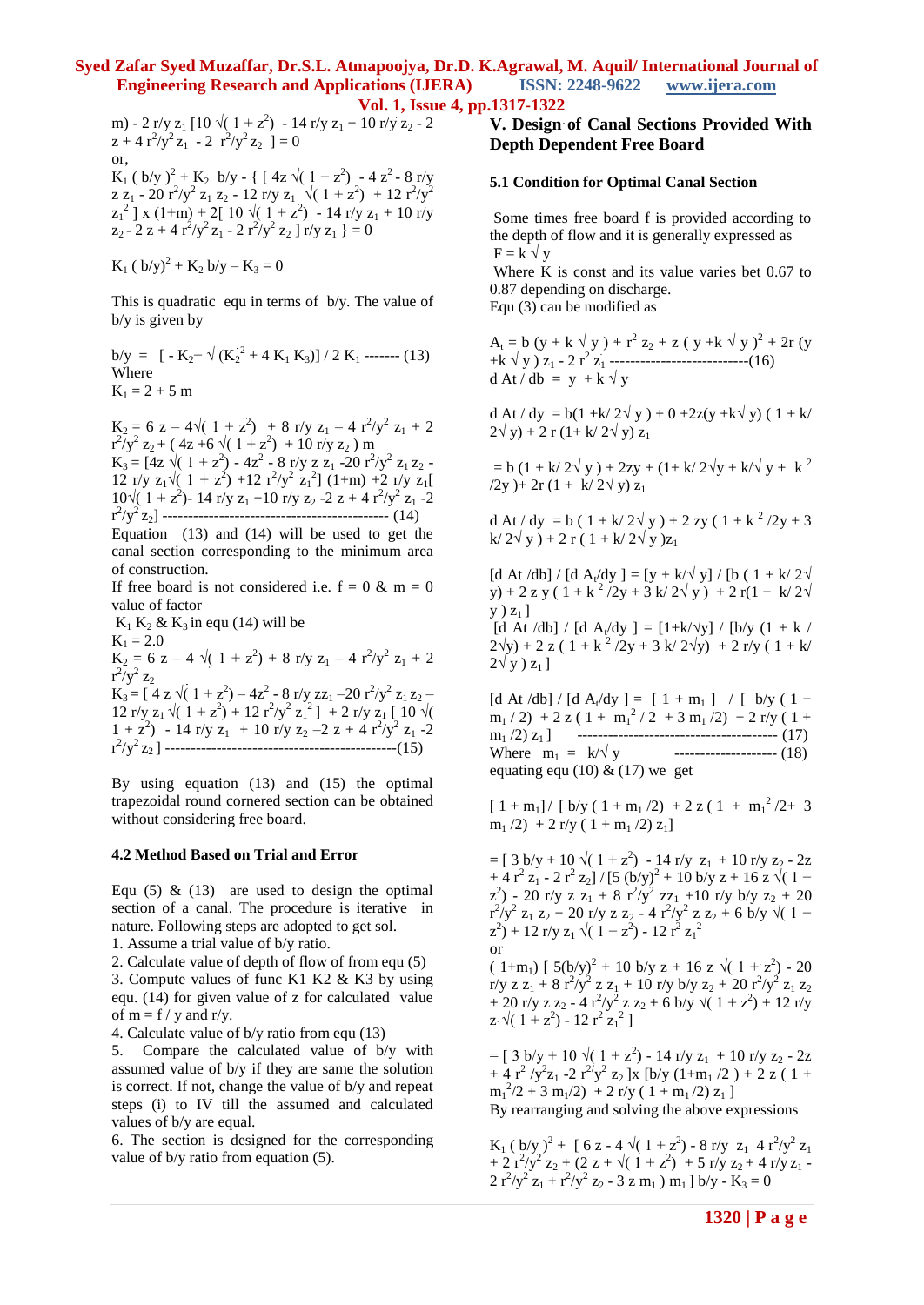$K_1 (b/y)^2 + K_2 b/y - K_3 = 0$ 

This is quadratic equ in terms of b/y, value of b/y can be expressed as  $b/y = \left[ -K_2 + \sqrt{(K_2^2 + 4 K_1 K_3)} \right] / 2 K_1$ ---------- (19) Where

 $K_1 = 2 + 7/2 m_1$ 

 $K_2 = 6z - 4\sqrt{(1 + z^2) + 8 \frac{r}{y} z_1 - 4 \frac{r^2}{y^2} z_1 + 2 \frac{r^2}{y^2}}$  $z_2 + (2z + \sqrt{(1 + z^2)} + 5 \text{ r/y } z_2 + 4 \text{ r/y } z_1 - 2 \text{ r}^2/\text{y}^2 z_1 +$  $r^2/y^2$  z<sub>2</sub> - 3z m<sub>1</sub>) m<sub>1</sub>]

 $K_3 = [2z(1 + m_1^2/2 + 3 m_1/2) + 2 r/y (1 + m_1/2) z_1$ ]  $[10\sqrt{(1+z^2)} - 14 \frac{\text{r}}{\text{y}} \frac{z_1 + 10 \frac{\text{r}}{\text{y}} \frac{z_2 - 2z - 4 \frac{\text{r}^2}{\text{y}^2} \frac{z_1}{z_1}}]$ - 2  $r^2/y^2$   $z_2$  ] - ( 1 + m<sub>1</sub>) [ 16 z  $\sqrt{(1+z^2)}$  - 20 r/y z  $z_1$ + 8  $r^2/y^2$  z z<sub>1</sub> + 20  $r^2/y^2$  z<sub>1</sub> z<sub>2</sub> + 20 r/y z z<sub>2</sub> - 4  $r^2/y^2$  z  $z_2 + 12$  r/y  $z_1 \sqrt{(1 + z^2)} - 12 r^2/y^2 z_1^2$  ]----------- (20)

If free board is not consider ie  $f = 0 \& m_1 = 0$  the values of factors  $K_1$ ,  $K_2$  &  $K_3$  in equ (20) will be

 $K_1 = 2.0$ 

 $K_2 = 6 z - 4 \sqrt{(1 + z^2) + 8 r/y z_1 - 4 r^2/y^2 z_1 + 2 r^2/y^2}$  $z<sub>2</sub>$ 

 $K_3 = [2 z + 4 r/y z_1] [10 \sqrt{(1 + z^2)} - 14 r/y z_1 + 10]$ r/y z<sub>2</sub> - 2 z - 4 r<sup>2</sup>/y<sup>2</sup> z<sub>1</sub> - 2 r<sup>2</sup>/y<sup>2</sup> z<sub>2</sub> - [ 16 z  $\sqrt{(1+z^2)}$ - 20 r/y z z<sub>1</sub> + 8 r<sup>2</sup>/y<sup>2</sup> z z<sub>1</sub> + 20 r<sup>2</sup>/y<sup>2</sup> z<sub>1</sub>z<sub>2</sub> + 20 r/y z  $z_2 - 4 r^2/y^2 z z_2 + 12 r/y z_1 \sqrt{(1 + z^2)} - 12 r^2/y^2 z_1^2$ 

This is the condition for the best trapezoidal round cornered section corresponding to the minimum wetted perimeter and without considering free board.

#### **5.2 Method Based on Trial and Error**

The design of optimal canal section can be obtained by following the same steps as recommended for discharge dependent free board case.

#### **Illustrative Example**

# **1) Discharge dependent free board**

Discharge  $Q = 100m^3/s$ 

Bed gradient  $S_0=1$  in 6000

Side slope  $z = 1.5$ 

Manning's roughness constant  $n = 0.014$ 

Free board  $f = 0.40$ 

 $(Q_n / \sqrt{S_0})^{3/8} = [100*0.014 / \sqrt{(1/6000)}]^{3/8} = 5.7968$  $r^2$  /  $y^2$  z<sub>1</sub> z<sub>2</sub> + 20 r/y z z<sub>2</sub> - 4  $r^2$  /  $y^2$  z z<sub>2</sub> + 12 r/y z<sub>1</sub>  $\sqrt{(1+z^2)}$  - 12 r2 / y2 z12]  $K_3 = 7.9633$ 

Assume  $b/y = 0.0296$  $\phi = [b/y + 2\sqrt{(1+z^2)} - 2r/yz_1 + 2r/yz_2]^{1/4}$  / [ b/y +(r/y)<sup>2</sup> z<sub>2</sub> + z + 2r/y.z<sub>1</sub>-2(r/y)<sup>2</sup>z<sub>1</sub>]<sup>5/8</sup>  $\phi = 0.9351$  $y = \phi X (Q_n / \sqrt{S_0})^{3/8}$  $y = 5.42059$  $m = f/y$  $m = 0.07379$  $k_1 = 2 + 5m$  $k_1 = 2.36895$  $k_2 = 6z - 4\sqrt{(1+z^2)} + 8r/y$   $z_1 - 4(r/y)^2$   $z_1$ +2(r/y)<sup>2</sup>z<sub>2</sub>+(4z+6 $\sqrt{(1+z^2)}$ +10 r/y z<sub>2</sub>) m  $k_2$ = 5.011859  $k_3 = [4z\sqrt{(1+z^2)} - 4z^2 - 8r/y zz_1 - 16(r/y)^2 z_1z_2 - 12$ r/y  $z_1\sqrt{(1+z^2) +12(r/y)^2} z_1^2$  (1+m) + 2 r/y  $z_1$ [  $10\sqrt{(1+z^2)} - 14 \frac{\text{r}}{\text{y}} z_1 + 10 \frac{\text{r}}{\text{y}} z_2 - 2z + 4 \frac{\text{r}}{\text{y}}^2 z_1 2(r/y)^{2} z_{2}$  $k_3 = 0.240711$  $b/y = [-K_2 + \sqrt{(K_2^2 + 4K_1K_3)}]/2K_1$  $b/v = 0.04698$  $b = b/y X y$  $b = 0.2546$ **2) Depth Dependant free board:**   $m_1 = K / \sqrt{v}$  k = f / $\sqrt{v}$  m<sub>1</sub>  $k = 0.07379$  k = 0.1718  $K_1 = 2 + 7/2$  m<sub>1</sub>  $K_1 = 2 + 3.5$ m1  $K_1 = 2.258265$ K2 = 6z -  $4\sqrt{(1+z^2)} + 8\frac{r}{y} z_1 - 4\frac{r}{y^2} z_1 + 2\frac{r}{y^2}$  $z_2+(2z+\sqrt{(1+z^2)} +5 \text{ r/y } z_2+ 4 \text{ r/y } z_1 - 2 \text{ (r/y)}^2 z_1$ + $(r/y)2 z_2 - 3z m_1$ ) m<sub>1</sub>  $K_2 = 0.61989$  $K_3 = [2z (1 + m_1^2/2 + 3m_1/2) + 2 r/y (1 + m_1/2) z_1]$  $[10\sqrt{(1+z^2)} - 14 \text{ r/y } z_1 + 10 \text{ r/y } z_2 - 2 z - 4 \text{ r}^2 / y^2 z_1 2 r^2 / y^2 z_2$ ] - (1 +m<sub>1</sub>/2) [16 z  $\sqrt{(1+z^2)}$  - 20 r/y z z<sub>1</sub> +  $8r^2/y^2zz_1+16$  $b/y = [-K_2 + \sqrt{(K_2^2 + 4K_1K_3)}]/2K_1$  $b/v = 1.7456$  $b = 9.46218$